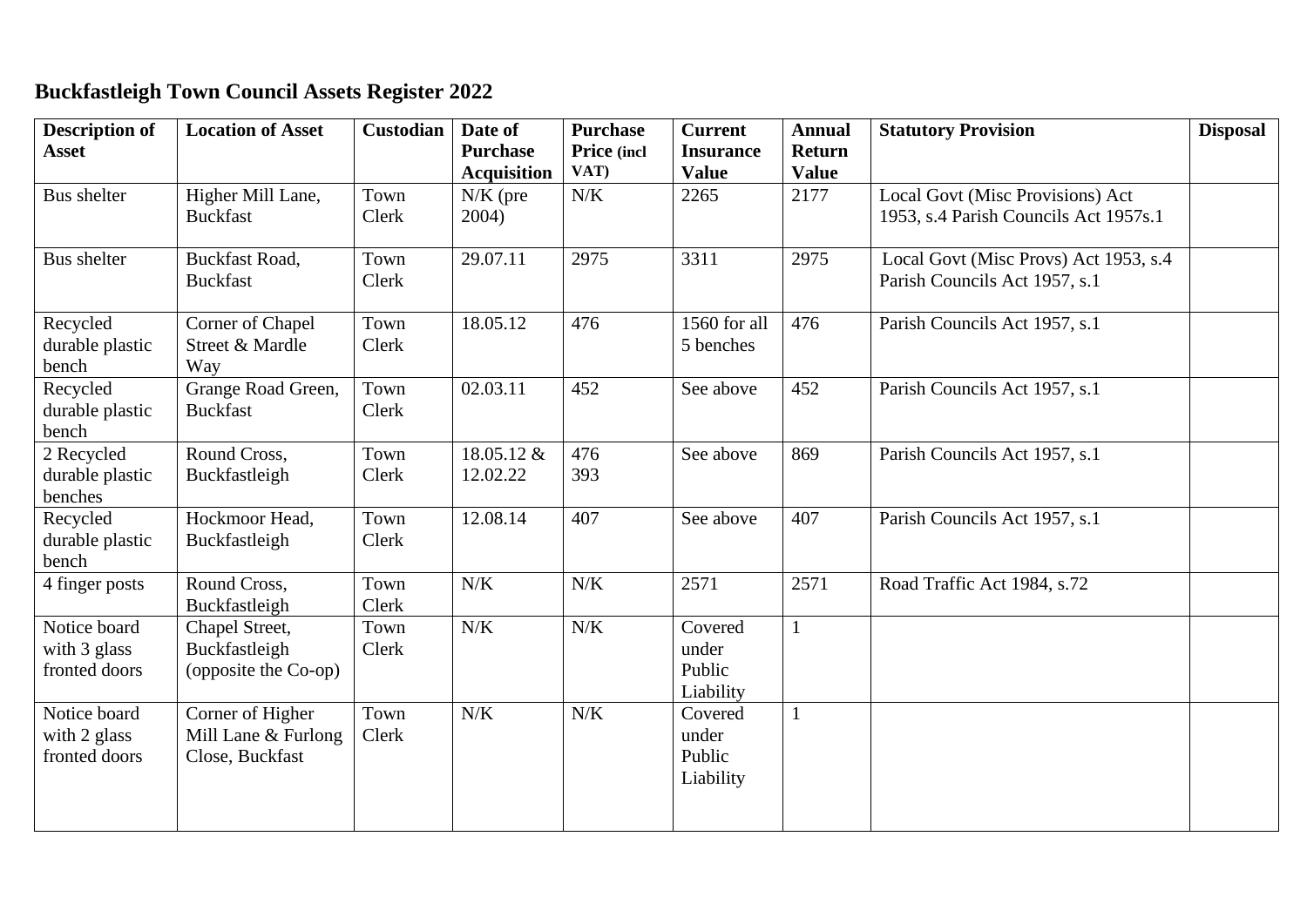| Notice board     | <b>Orchard Millennium</b> | Town  | N/K       | N/K            | Covered      | $\mathbf{1}$ |                                         |            |
|------------------|---------------------------|-------|-----------|----------------|--------------|--------------|-----------------------------------------|------------|
| with 1 glass     | <b>Green/Station Road</b> | Clerk |           |                | under        |              |                                         |            |
| fronted door     | car park                  |       |           |                | Public       |              |                                         |            |
|                  |                           |       |           |                | Liability    |              |                                         |            |
| Ducks pond       | Duckspond Road,           | Town  | 23.07.04  | Asset transfer | Covered      | 10,000       | Public Health Act 1875, s164 (Loc       |            |
|                  | Buckfastleigh             | Clerk |           | by developer   | under        |              | Govt Act 1972, Sched.14 para. 27)       |            |
|                  |                           |       |           |                | Public       |              | <b>Public Health Acts Amendment Act</b> |            |
|                  |                           |       |           |                | Liability    |              | 1890.                                   |            |
|                  |                           |       |           |                |              |              | s.44, Open Spaces Act 1906, ss.9 &      |            |
|                  |                           |       |           |                |              |              | 10                                      |            |
| War Memorial     | <b>Holy Trinity</b>       | Town  | C1920     | N/K            | Covered      | $\mathbf{1}$ | Local Government Act 1948, s.133        |            |
|                  | Churchyard                | Clerk |           |                | under        |              |                                         |            |
|                  |                           |       |           |                | Public       |              |                                         |            |
|                  |                           |       |           |                | Liability    |              |                                         |            |
| Town clock       | Searles Electricals,      | Town  | 06.01.22  | 2376           | 2376         | 2376         | Parish Councils Act 1957, s.2           |            |
| (replaced 2022)  | Weech Corner, Fore        | Clerk |           |                |              |              |                                         |            |
|                  | Street, Buckfastleigh     |       |           |                |              |              |                                         |            |
| Mayor's          | Town Clerk's              | Town  | N/K       | N/K            | 2860 for all | 1426         |                                         |            |
| pendant and      | Office, Town Hall         | Clerk | C1970s    |                | regalia      |              |                                         |            |
| chain of office, |                           |       |           |                |              |              |                                         |            |
| Deputy Mayor's   | Town Clerk's              | Town  | 20.07.05  | 564            | See above    | 694          |                                         |            |
| pendant and      | Office, Town Hall         | Clerk | 21.04.06  | 130            |              |              |                                         |            |
| chain of office  |                           |       |           |                |              |              |                                         |            |
| Consort's        | Town Clerk's              | Town  | 28.05.08  | 450            | See above    | 550          |                                         |            |
| pendant and      | Office, Town Hall         | Clerk | 01.04.08  | 100            |              |              |                                         |            |
| chain            |                           |       |           |                |              |              |                                         |            |
| <b>CCTV</b>      | Woodholme car             | Town  | $2000 \&$ | 40,000         | 0.00         | 0.00         | <b>Decommissioned and removed</b>       | 27.05.2021 |
| equipment        | park, Weech Corner,       | Clerk | 2007      |                |              |              |                                         |            |
|                  | Mardle Way car            |       |           |                |              |              |                                         |            |
|                  | park, Station Rd car      |       |           |                |              |              |                                         |            |
|                  | park, corner of           |       |           |                |              |              |                                         |            |
|                  | Market St & Chapel        |       |           |                |              |              |                                         |            |
|                  | St corner                 |       |           |                |              |              |                                         |            |